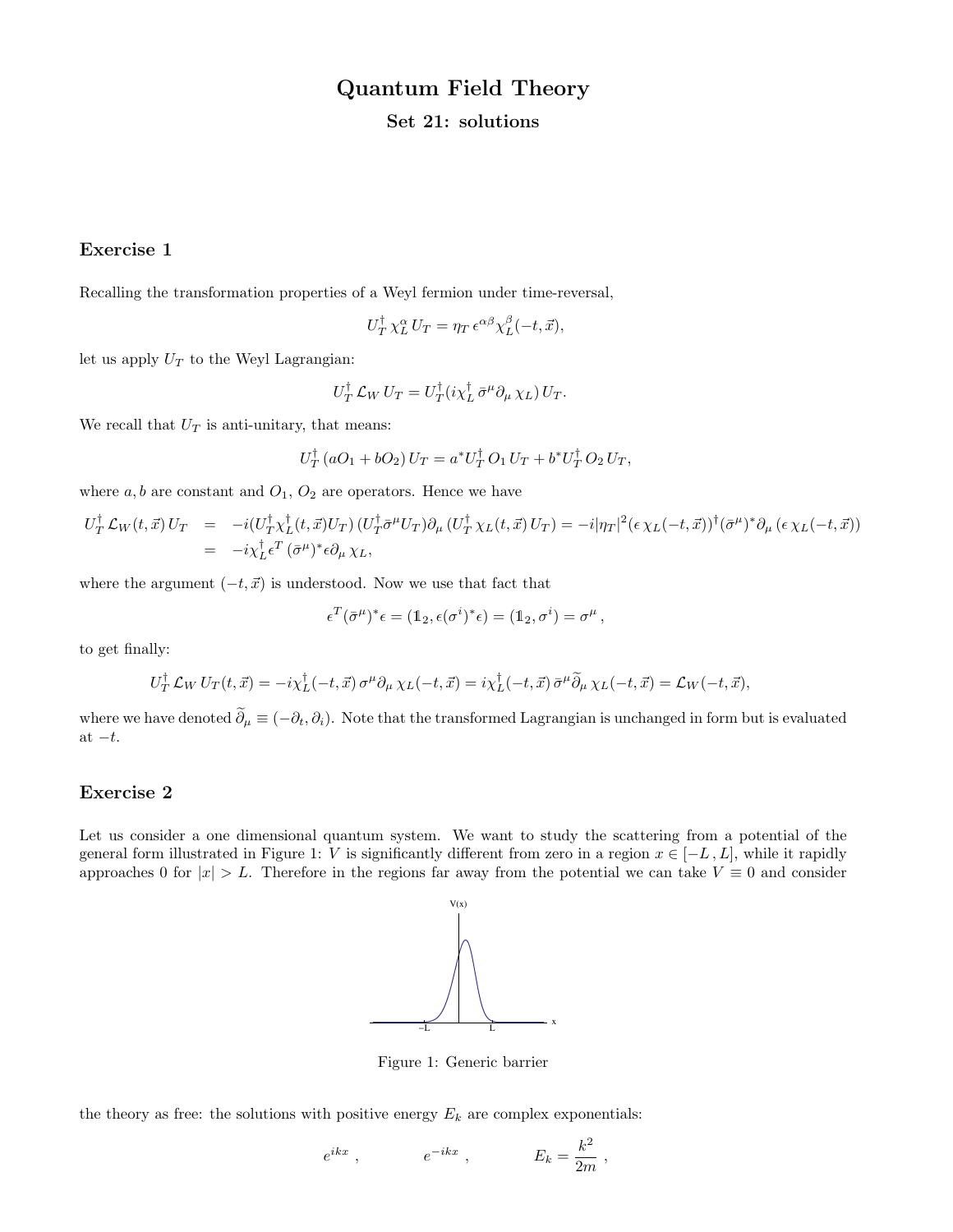where  $m$  is the mass of the particle scattered by the potential. This system represents a simple setup to understand the meaning of in and out states. Let us first recall their definition in general and then apply it to the this specific case. Given the Hamiltonian  $H_0$ , which usually represents the free theory, we call  $|\phi_\alpha\rangle$  its eigenvectors:

$$
H_0|\phi_\alpha\rangle = E_\alpha|\phi_\alpha\rangle.
$$

A general state of the theory will be a wave packet made of a superposition of the states  $|\phi_{\alpha}\rangle$ :

$$
|\phi\rangle = \int d\alpha \, g(\alpha) |\phi_{\alpha}\rangle. \tag{1}
$$

Let us assume that at a certain time an interaction  $H_I$  is switched on. The eigenstates of the complete Hamiltonian  $H = H_0 + H_I$  are now modified. Let us assume that they can be labeled with the same index  $\alpha$ :

$$
(H_0 + H_I)|\psi_{\alpha}\rangle = E_{\alpha}|\psi_{\alpha}\rangle.
$$

We can now recall the definition of in- and out- states:

- the *in*-states  $|\psi^+\rangle$  tend to  $|\phi\rangle$  for  $t \to -\infty$ ;
- the *out*-states  $|\psi^{-}\rangle$  tend to  $|\phi\rangle$  for  $t \to \infty$ .

A more formal definition is given using the Moeller operators. However, as far as this exercise is concerned, the above definition is enough. In the present case the role of  $H_0$  is given by the free Hamiltonian  $H_0 = \frac{p^2}{2m}$  while the interaction is  $H_I = V(x)$ . In a scattering process the states of interest are those representing a particle incoming at time  $-\infty$  from the left (or the right) and a particle outgoing at time  $+\infty$  to the left (or the right). These states are described by wave packets of the form (1).

We claim that the in-state associated to a incoming particle from the left is given by the following solution:

$$
|\psi^{+}\rangle \equiv \int dk \, g(k) |\psi_{k}^{+}\rangle \;, \qquad \qquad \langle x|\psi_{k}^{+}\rangle = \begin{cases} e^{ikx} + Re^{-ikx}, & \text{for } x \ll -L, \\ T e^{ikx}, & \text{for } x \gg L, \\ \text{not specified} & \text{otherwise}, \end{cases}
$$

where R and T are two coefficients. The above state is defined at time  $t = 0$ . In order to see if the definition of in-state applies we need to evolve it back in time up to  $t \to -\infty$ . Since the dynamics of  $|\psi^+\rangle$  is determined by the full theory we must evolve it using the complete Hamiltonian  $H$ . Hence:

$$
|\psi^+(t)\rangle = e^{-iHt}|\psi^+\rangle = \int dk \, g(k)e^{-iHt}|\psi^+_k\rangle = \int dk \, g(k)e^{-i\frac{k^2}{2m}t}|\psi^+_k\rangle.
$$

Up to now we haven't specified the form of the wave packet  $g(k)$ . Let us take for simplicity a gaussian distribution centered around a momentum p:

$$
g(k) = e^{-\frac{(p-k)^2}{2\sigma^2}}
$$

If the gaussian is very narrow the main contribution in the integral on  $dk$  will come from the neighborhood of the momentum p and all the rest will be suppressed exponentially. So we can write  $k = p + \epsilon$ :

$$
|\psi^{+}(t)\rangle = \int dk \, e^{-\frac{(p-k)^2}{2\sigma^2}} \, e^{-i\frac{k^2}{2m}t} |\psi^{+}_k\rangle \simeq \int dk \, e^{-\frac{(p-k)^2}{2\sigma^2}} \, e^{-i\frac{p^2}{2m}t - i\frac{p\epsilon}{m}t} |\psi^{+}_k\rangle \; .
$$
  

$$
\simeq e^{-i\frac{p^2}{2m}t} \int d\epsilon \, e^{-\frac{\epsilon^2}{2\sigma^2}} \, e^{-iv\epsilon t} |\psi^{+}_{p+\epsilon}\rangle.
$$

where  $v \equiv p/m$ , and we neglected the term  $i \frac{\epsilon^2}{2m} t$  in the exponential.

Let us now consider the above state in the regions  $|x| \gg L$ , where we make use of the explicit form for  $\langle x|\psi_k^{\dagger}\rangle$ . Hence:

$$
\langle x|\psi^+(t)\rangle = e^{-i\frac{p^2}{2m}t} \times \begin{cases} \int d\epsilon \, e^{-\frac{\epsilon^2}{2\sigma^2}} \, e^{-iv\epsilon t} \left(e^{i(p+\epsilon)x} + R e^{-i(p+\epsilon)x}\right) = \frac{\sqrt{2\pi}}{\sigma} \left(e^{ipx} e^{-\frac{(x-vt)^2}{2\sigma^2}} + R e^{-ipx} e^{-\frac{(x+vt)^2}{2\sigma^2}}\right), & \text{for } x \ll -L \\ T \int d\epsilon \, e^{-\frac{\epsilon^2}{2\sigma^2}} \, e^{-iv\epsilon t} e^{i(p+\epsilon)x} = T \frac{\sqrt{2\pi}}{\sigma} e^{ipx} e^{-\frac{(x-vt)^2}{2\sigma^2}}, & \text{for } x \gg L. \end{cases}
$$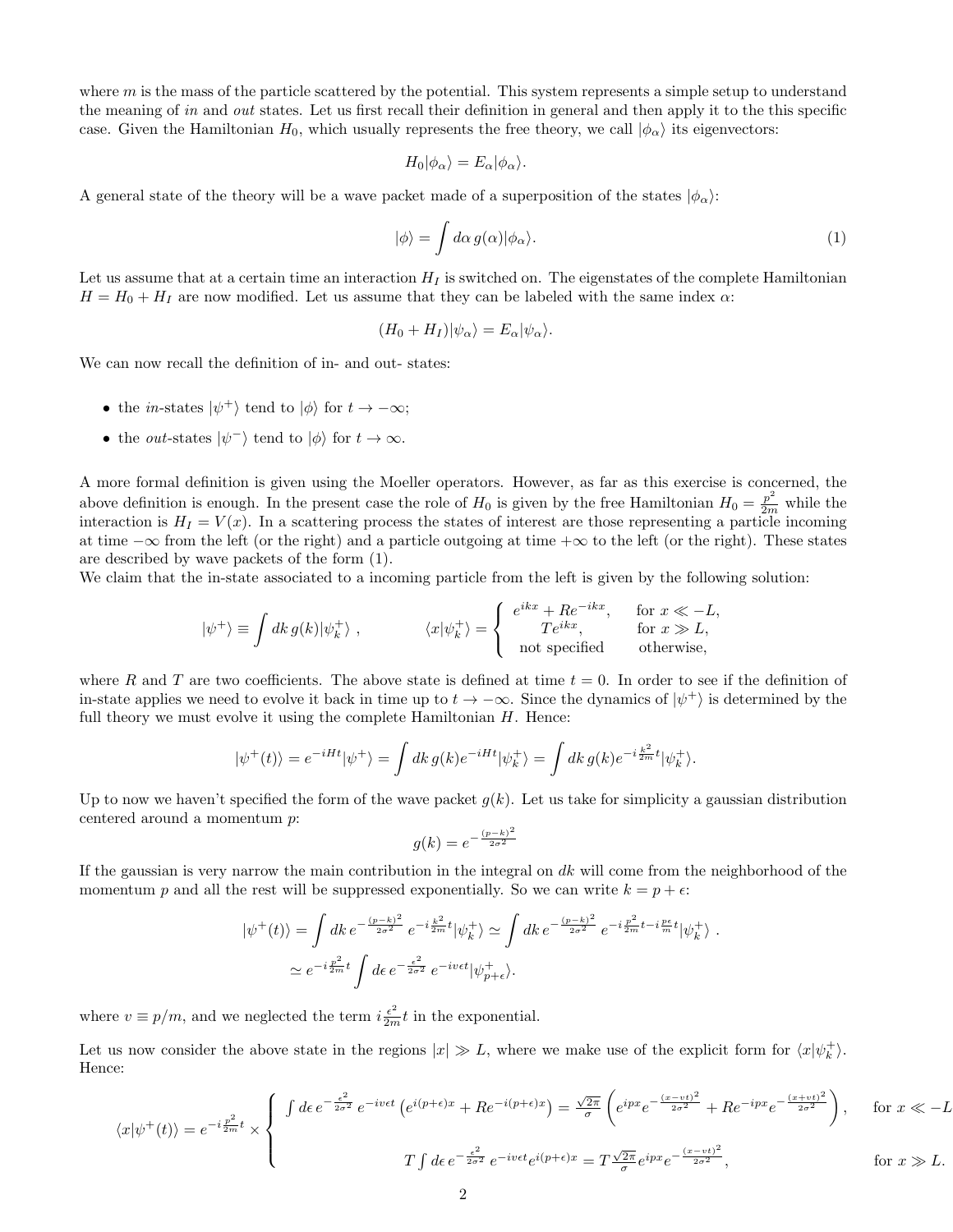Finally let us consider the limit  $t \to -\infty$ : in this limit some terms vanish because they are exponentially suppressed:

$$
\langle x|\psi^+(t)\rangle \longrightarrow \begin{cases} \frac{\sqrt{2\pi}}{\sigma}e^{ipx}e^{-\frac{(x-vt)^2}{2\sigma^2}} & \text{for } x \ll -L, t \to -\infty, \\ 0 & \text{for } x \gg L, t \to -\infty. \end{cases}
$$

The above solution describes as announced an incoming wave packet moving from left to right. Similarly one could find the out-states:

$$
|\psi^{-}\rangle \equiv \int dk \, g(k) |\psi_{k}^{-}\rangle , \qquad \langle x|\psi_{k}^{-}\rangle = \begin{cases} T' e^{+ikx} & \text{for } x \ll -L \\ e^{+ikx} + R' e^{-ikx} & \text{for } x \gg L \\ \text{not specified} & \text{otherwise} \end{cases}
$$

Evolving in time as before we get:

$$
\langle x|\psi^-(t)\rangle = e^{-i\frac{p^2}{2m}t} \times \left\{\n\begin{array}{cc}\nT' \int d\epsilon \, e^{-\frac{\epsilon^2}{2\sigma^2}} \, e^{-iv\epsilon t} e^{i(p+\epsilon)x}, & \text{for } x \ll -L, \\
\int d\epsilon \, e^{-\frac{\epsilon^2}{2\sigma^2}} \, e^{-iv\epsilon t} \left(e^{i(p+\epsilon)x} + R'e^{-i(p+\epsilon)x}\right), & \text{for } x \gg L.\n\end{array}\n\right.
$$

Again in the limit  $t \to \infty$  some integrals vanish and we are left with:

$$
\langle x|\psi^-(t)\rangle \longrightarrow \begin{cases} 0 & \text{for } x \ll -L, \\ \frac{\sqrt{2\pi}}{\sigma}e^{ipx}e^{-\frac{(x-vt)^2}{2\sigma^2}} & \text{for } x \gg L. \end{cases}
$$

The above solution represents an outgoing wave packet moving from left to right. One could also find a in-state incoming at time  $-\infty$  from the right and out-state escaping towards the left at time  $+\infty$ . Finally we could compute the matrix element between the in- and out-state, which corresponds to the S-matrix element between the incoming wave packet and the outgoing one:

$$
\langle \psi^- | \psi^+ \rangle.
$$

#### Exercise 3

Suppose we have some state  $|\phi_k\rangle$  which is an eigenstate of a free Hamiltonian  $H_0$ . For simplicity let us consider  $H_0 = \frac{p^2}{2m}$ . Let us assume that at certain finite time t and a finite distance L the states start interacting with a potential V. The system is now described by the full Hamiltonian  $H = H_0 + V$ . We also assume that the interaction with the potential is localized in space, so that the system, far away from the interaction point and after enough time, can still be described in terms of eigenstates of  $H_0$ .

We want to extract an expression for the asymptotic states for this framework. Recalling the Lippmann-Schwinger equation we have:

$$
|\Psi_k^{\pm}\rangle = |\phi_k\rangle + \frac{1}{E_k - H_0 \pm i\epsilon} H_I |\Psi_k^{\pm}\rangle,
$$

where in this case  $H_I = V$  and we are labeling the states with the index k:  $E_k = \frac{k^2}{2m}$ . We can describe the theory in coordinate space taking the bracket with an eigenstate of position operator  $\langle x |$  or in momentum space considering the bracket with an eigenstate of momentum  $\langle p|$ . We choose the former description. Then:

$$
\Psi_k^{\pm}(x) = \langle x | \Psi_k^{\pm} \rangle = \langle x | \phi_k \rangle + \langle x | \frac{1}{E_k - H_0 \pm i\epsilon} V | \Psi_k^{\pm} \rangle.
$$

Let us insert a complete set of states  $\int d^3x' |x'\rangle\langle x'| = 1$  before the operator V:

$$
\Psi_k^{\pm}(x) = \langle x | \phi_k \rangle + \int d^3 x' \underbrace{\langle x | \frac{1}{E_k - H_0 \pm i\epsilon} | x' \rangle \langle x' | V | \Psi_k^{\pm} \rangle}_{\mathcal{G}_{k\pm}(x-x')}.
$$

Let us first compute the Green function  $\mathcal{G}_{\pm}(x-x')$ :

$$
\mathcal{G}_{k\pm}(x-x') = \int d^3p d^3p' \langle x|p \rangle \langle p| \frac{1}{E_k - H_0 \pm i\epsilon} |p' \rangle \langle p'|x' \rangle,
$$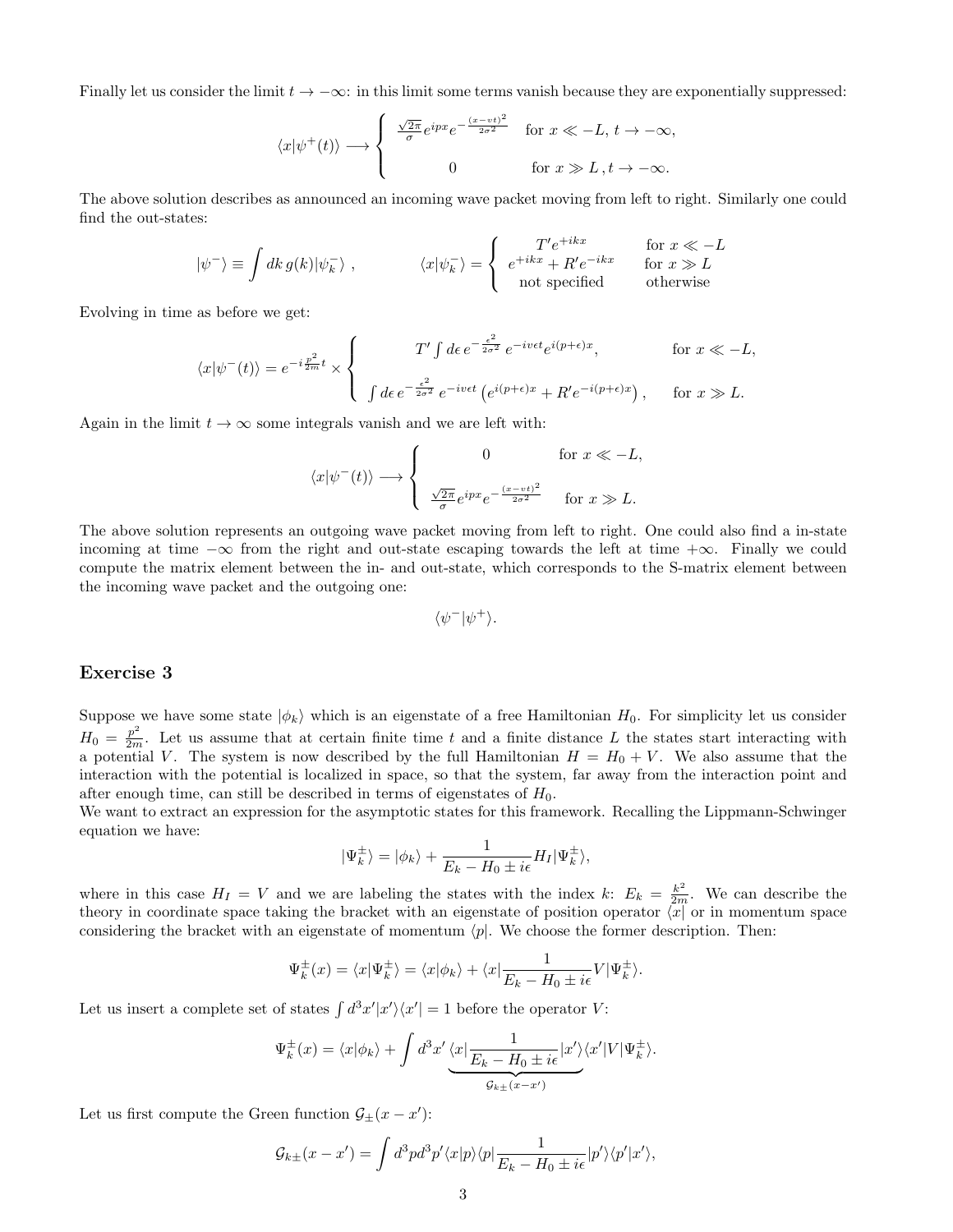where again we inserted two set of complete eigenstates of momentum. Recalling standard results of QM we have:

$$
\langle x|p\rangle = \frac{e^{i\vec{x}\cdot\vec{p}}}{\sqrt{(2\pi)^3}},
$$

and therefore:

$$
\mathcal{G}_{k\pm}(x-x') = \int \frac{d^3p}{(2\pi)^3} d^3p' \frac{1}{E_k - \frac{p'^2}{2m} \pm i\epsilon} \langle p|p'\rangle e^{i(\vec{p}\cdot\vec{x}-\vec{p}'\cdot\vec{x}')} = \int \frac{d^3p}{(2\pi)^3} d^3p' \frac{1}{E_k - \frac{p'^2}{2m} \pm i\epsilon} \delta^3(\vec{p}-\vec{p}')e^{i(\vec{p}\cdot\vec{x}-\vec{p}'\cdot\vec{x}')} = \int \frac{d^3p}{(2\pi)^3} \frac{1}{E_k - \frac{p^2}{2m} \pm i\epsilon} e^{i\vec{p}\cdot(\vec{x}-\vec{x}')}.
$$

where we have used the fact that the free Hamiltonian applied to an eigenstate of momentum simply gives  $H_0|p\rangle = \frac{p^2}{2m}|p\rangle$ . Hence:

$$
\mathcal{G}_{k\pm}(x-x') = \int \frac{d^3p}{(2\pi)^3} \frac{2m}{k^2 - p^2 \pm i\epsilon} e^{i\vec{p}\cdot(\vec{x}-\vec{x}')} = \int_0^\infty \frac{p^2 dp}{(2\pi)^2} \frac{2m}{k^2 - p^2 \pm i\epsilon} \int_{-1}^1 d(\cos\theta) e^{ip|\vec{x}-\vec{x}'|} \cos\theta
$$

$$
= \int_0^\infty \frac{p dp}{(2\pi)^2} \frac{2m}{i|\vec{x}-\vec{x}'|} \frac{e^{ip|\vec{x}-\vec{x}'|} - e^{-ip|\vec{x}-\vec{x}'|}}{k^2 - p^2 \pm i\epsilon}
$$

$$
= \frac{im}{4\pi^2 |\vec{x}-\vec{x}'|} \int_{-\infty}^\infty p dp \frac{e^{ip|\vec{x}-\vec{x}'|} - e^{-ip|\vec{x}-\vec{x}'|}}{p^2 - k^2 \mp i\epsilon},
$$

where in the last step we have used the symmetry of the integrand under  $p \to -p$  to extend the integral from  $-\infty$ to  $+\infty$  and we have therefore divided by 2. The above integral is composed by two pieces and contains two poles at  $p^2 = k^2 \pm i\epsilon$  or  $p \simeq \pm (k \pm i\epsilon)$  (note that the two  $\pm$ 's are unrelated and that the  $\epsilon$  appearing here is not the same as before). According to how we close the contour and the  $\pm$  prescription we can enclose or not a pole.

Let us separate the discussions and start with  $\mathcal{G}_{k+}(x-x')$  where the poles are at  $p = \pm (k + i\epsilon)$ : for the first term in the integral we close in the upper plane and therefore we encircle only the pole at  $p = k + i\epsilon$ ; for the second piece we close the contour in the lower half-plane and we enclose only the pole at  $p = -k - i\epsilon$ . Hence:

$$
G_{k+}(x-x') = \frac{im}{4\pi^2|\vec{x}-\vec{x}'|}(2\pi i) \left[ \left( \frac{p e^{ip|\vec{x}-\vec{x}'|}}{p+k} \right) \Bigg|_{p=k} + \left( \frac{p e^{-ip|\vec{x}-\vec{x}'|}}{p-k} \right) \Bigg|_{p=-k} \right]
$$
  
=  $-\frac{2m}{4\pi|\vec{x}-\vec{x}'|} e^{ik|\vec{x}-\vec{x}'|}.$ 

Let us consider now  $\mathcal{G}_{k-}(x-x')$  where the poles are at  $p = \pm (k - i\epsilon)$ : for the first term in the integral we close again in the upper half-plane and therefore we encircle only the pole at  $p = -k + i\epsilon$ ; for the second piece we close the contour in the lower half-plane and we enclose only the pole at  $p = k - i\epsilon$ . Hence:

$$
\mathcal{G}_{k-}(x-x') = \frac{im}{4\pi^2|\vec{x}-\vec{x}'|}(2\pi i) \left[ \left( \frac{p e^{ip|\vec{x}-\vec{x}'|}}{p-k} \right) \Big|_{p=-k} + \left( \frac{p e^{-ip|\vec{x}-\vec{x}'|}}{p+k} \right) \Big|_{p=k} \right]
$$

$$
= -\frac{2m}{4\pi|\vec{x}-\vec{x}'|} e^{-ik|\vec{x}-\vec{x}'|}.
$$

At this point we can come back to our Lippmann-Schwinger equation and plug in the expression for the Green function:

$$
\Psi_k^{\pm}(x) = \langle x | \phi_k \rangle - \frac{2m}{4\pi} \int d^3x' \frac{e^{\pm ik|\vec{x} - \vec{x}'|}}{|\vec{x} - \vec{x}'|} \langle x' | V | \Psi_k^{\pm} \rangle.
$$

Let us now perform the first approximation: we consider the form of  $\Psi_k^{\pm}(x)$  for  $x \gg L$ , where L is the characteristic scale of the potential V (and  $x' \leq L$ , otherwise the matrix element  $\langle x' | V | \Psi_k^{\pm} \rangle$  is 0). Then we can write:

$$
|\vec{x} - \vec{x}'| = \sqrt{r^2 + r'^2 - 2rr'\cos\theta} = r\left(1 - 2\frac{r'}{r}\cos\theta + \frac{r'^2}{r^2}\right)^{1/2} \approx r\left(1 - \frac{r'}{r}\cos\theta\right) = r - r'\cos\theta,
$$